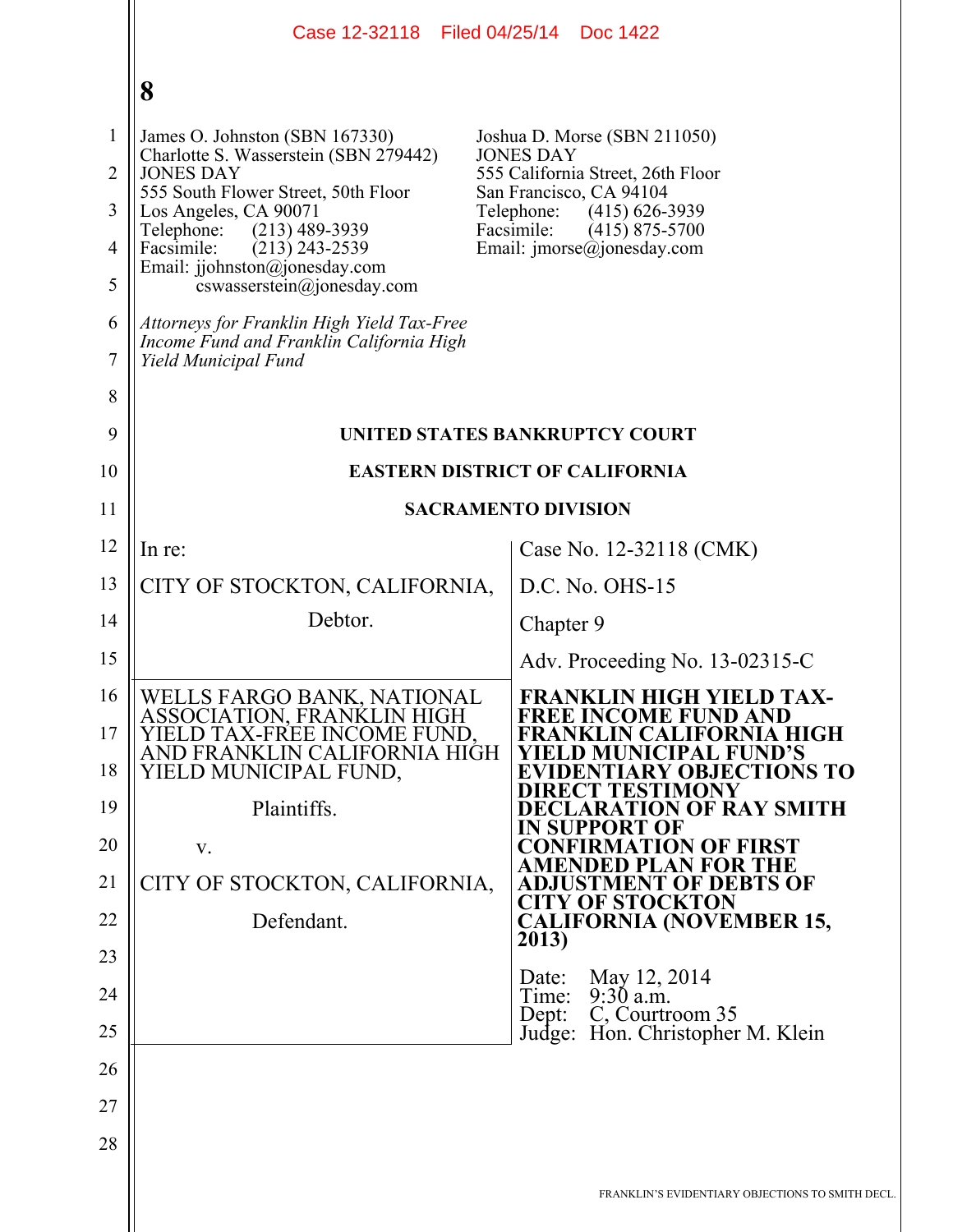Franklin High Yield Tax-Free Income Fund and Franklin California High Yield Municipal

Fund (collectively, "Franklin") respectfully submit the following evidentiary objections to the

3 *Direct Testimony Declaration Of Ray Smith In Support Of Confirmation Of First Amended Plan* 

4 *For The Adjustment Of Debts Of City Of Stockton, California (November 15, 2013)* [Docket

5 No. 1365 / Adv. Pro. Docket No. 60]. Franklin also incorporates by reference herein the *Motion Of* 

6 *Franklin High Yield Tax-Free Income Fund And Franklin California High Yield Municipal Fund* 

*To Exclude Portions Of Testimony Of Ray Smith.* 

1

2

7  $\sim$ 

| Ō                                     | PARAGRAPH OBJECTED TO                                                                                                                                                                                                                                                                                                                                                                                                                                                                                                                                                                                  | <b>GROUNDS FOR OBJECTION</b>                                                                                                                                                                                  |  |  |  |
|---------------------------------------|--------------------------------------------------------------------------------------------------------------------------------------------------------------------------------------------------------------------------------------------------------------------------------------------------------------------------------------------------------------------------------------------------------------------------------------------------------------------------------------------------------------------------------------------------------------------------------------------------------|---------------------------------------------------------------------------------------------------------------------------------------------------------------------------------------------------------------|--|--|--|
| 9<br>10<br>11<br>12<br>13<br>14<br>15 | Following the submission of the Rebuttal<br>4.<br>Report on April 7, 2014, I continued to gather<br>information relevant to the value of Swenson<br>Park golf course, Van Buskirk golf course, and<br>Oak Park. Primarily, I interviewed several<br>persons with knowledge of these properties or<br>with considerable knowledge of appraisal<br>principles and practices. I also<br>reviewed<br>additional texts on appraisal methodology. My<br>additional research reaffirms the conclusions in<br>the Rebuttal Report that the Chin Report's<br>valuation of these properties is seriously flawed. | Franklin incorporates by reference herein the<br>Motion Of Franklin High Yield Tax-Free<br>Income Fund And Franklin California High<br>Yield Municipal Fund To Exclude Portions Of<br>Testimony Of Ray Smith. |  |  |  |
| 16                                    | As I described in the Rebuttal Report, the<br>6.<br>Chin Report fails to account for nearly \$9                                                                                                                                                                                                                                                                                                                                                                                                                                                                                                        | Franklin incorporates by reference herein the<br>Motion Of Franklin High Yield Tax-Free                                                                                                                       |  |  |  |
| 17                                    | million in remaining necessary capital<br>improvements and deferred maintenance at the                                                                                                                                                                                                                                                                                                                                                                                                                                                                                                                 | Income Fund And Franklin California High<br>Yield Municipal Fund To Exclude Portions Of                                                                                                                       |  |  |  |
| 18                                    | Courses. Rebuttal Report, Ex. A (March 2010)<br>Community Services Department Summary of                                                                                                                                                                                                                                                                                                                                                                                                                                                                                                               | Testimony Of Ray Smith. Franklin objects to<br>the underlined statements in this paragraph                                                                                                                    |  |  |  |
| 19                                    | Golf Course Capital Improvement Program<br>Needs). Mr. Nelson confirmed to me that                                                                                                                                                                                                                                                                                                                                                                                                                                                                                                                     | because they are inadmissible hearsay. FED.<br>R. EVID. 801, 802.                                                                                                                                             |  |  |  |
| 20                                    | without these and other improvements and<br>maintenance, the Courses will struggle to turn a                                                                                                                                                                                                                                                                                                                                                                                                                                                                                                           |                                                                                                                                                                                                               |  |  |  |
| 21                                    | profit. Mr. Nelson provided me with an<br>explanation of the capital improvements and                                                                                                                                                                                                                                                                                                                                                                                                                                                                                                                  |                                                                                                                                                                                                               |  |  |  |
| 22                                    | deferred maintenance needed at the Courses,<br>which include the installation of cart paths, new                                                                                                                                                                                                                                                                                                                                                                                                                                                                                                       |                                                                                                                                                                                                               |  |  |  |
| 23                                    | irrigation systems, dredging of the existing<br>ponds that provide water for the irrigation                                                                                                                                                                                                                                                                                                                                                                                                                                                                                                            |                                                                                                                                                                                                               |  |  |  |
| 24                                    | systems, tee, bunker and greens renovation,<br>extensive tree-trimming and landscaping, and                                                                                                                                                                                                                                                                                                                                                                                                                                                                                                            |                                                                                                                                                                                                               |  |  |  |
| 25                                    | repaving of the parking lots, among other items.<br>The full extent of capital improvements and                                                                                                                                                                                                                                                                                                                                                                                                                                                                                                        |                                                                                                                                                                                                               |  |  |  |
| 26                                    | deferred maintenance needed at the Courses is<br>described in detail in the Direct Testimony                                                                                                                                                                                                                                                                                                                                                                                                                                                                                                           |                                                                                                                                                                                                               |  |  |  |
| 27                                    | Declaration Of Tom Nelson Rebutting Expert                                                                                                                                                                                                                                                                                                                                                                                                                                                                                                                                                             |                                                                                                                                                                                                               |  |  |  |
| 28                                    | Report Of Frederick E. Chin, which is being<br>submitted concurrently. According to Mr.<br>Nelson, the projected costs for such                                                                                                                                                                                                                                                                                                                                                                                                                                                                        |                                                                                                                                                                                                               |  |  |  |
|                                       | - 1 -                                                                                                                                                                                                                                                                                                                                                                                                                                                                                                                                                                                                  | FRANKLIN'S EVIDENTIARY OBJECTIONS TO SMITH DECL                                                                                                                                                               |  |  |  |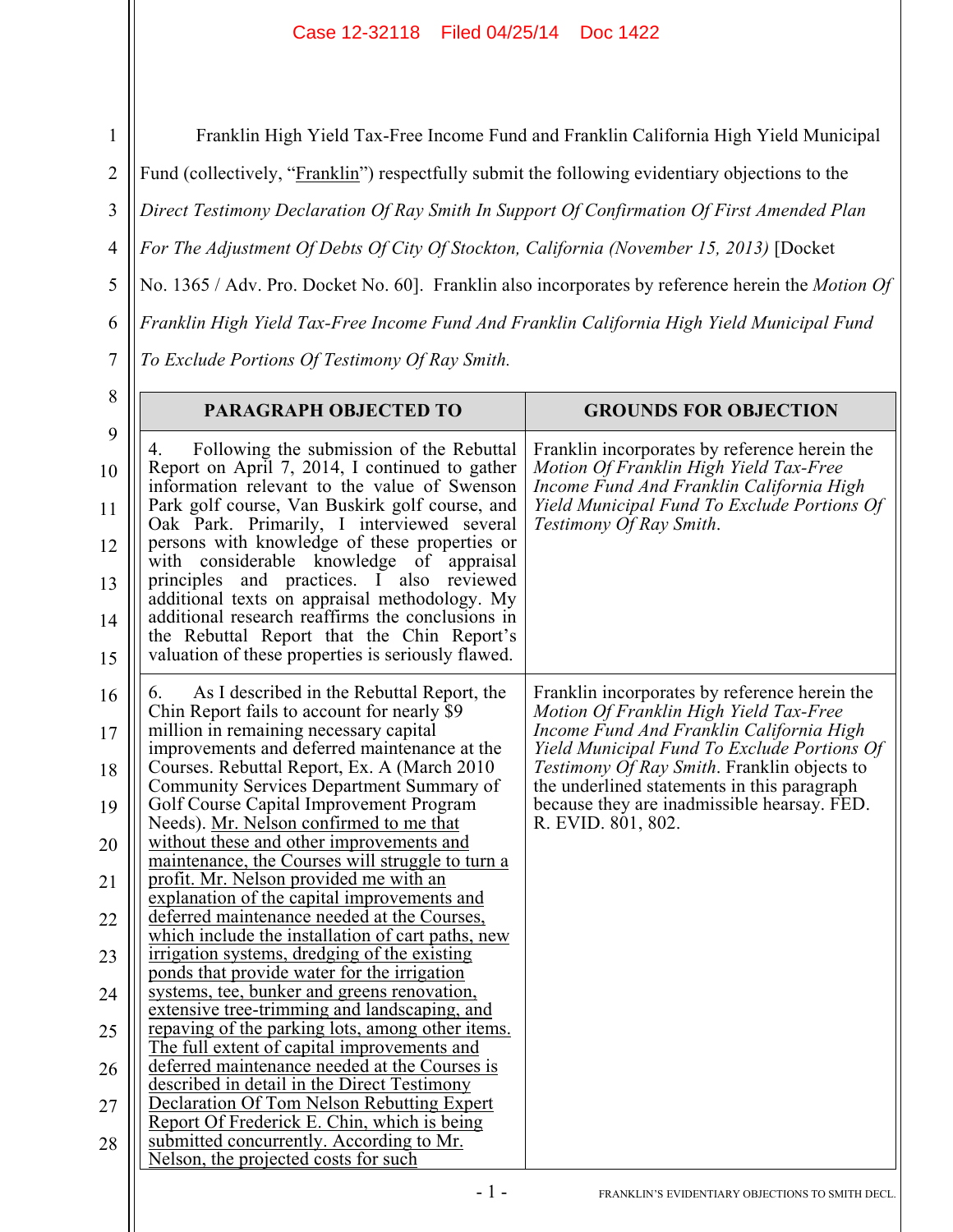| 1              | <b>PARAGRAPH OBJECTED TO</b>                                                                          | <b>GROUNDS FOR OBJECTION</b>                                                                      |  |  |  |  |
|----------------|-------------------------------------------------------------------------------------------------------|---------------------------------------------------------------------------------------------------|--|--|--|--|
| $\overline{2}$ | maintenance, repair, and capital improvements<br>total approximately \$6 million to more than \$8     |                                                                                                   |  |  |  |  |
| 3              | million.                                                                                              |                                                                                                   |  |  |  |  |
| $\overline{4}$ | The Chin Report states that the Ice Arena<br>8.<br>is the only portion of Oak Park that "contributes" | Franklin incorporates by reference herein the<br>Motion Of Franklin High Yield Tax-Free           |  |  |  |  |
| 5              | material value to the property." Chin Report, at<br>43. However, in addition to improperly            | Income Fund And Franklin California High<br>Yield Municipal Fund To Exclude Portions Of           |  |  |  |  |
| 6              | separating the valuation of the Ice Arena from<br>the value of other parts of Oak Park (and           | Testimony Of Ray Smith. Franklin objects to<br>the underlined statements in this paragraph        |  |  |  |  |
| 7              | treating the value of the Ice Arena as essentially<br>equivalent to the value of Oak Park), the Chin  | because they are inadmissible hearsay. FED.<br>R. EVID. 801, 802.                                 |  |  |  |  |
| 8              | Report also ignores the substantial capital<br>improvements and maintenance required at the           |                                                                                                   |  |  |  |  |
| 9              | Ice Arena. My conversations with Mr. Cera<br>revealed that such improvements and                      |                                                                                                   |  |  |  |  |
| 10             | maintenance include replacing the outdated ice<br>floor, replacing leaking pipes, replacing the ice   |                                                                                                   |  |  |  |  |
| 11             | plant and a portion of the chillers, repairing<br>chipped and damaged walls, repairing the lobby      |                                                                                                   |  |  |  |  |
| 12             | and restrooms, and installing a ventilation<br>system in the locker rooms. The full extent of         |                                                                                                   |  |  |  |  |
| 13             | capital improvements and deferred maintenance<br>needed at the Ice Arena is described in detail in    |                                                                                                   |  |  |  |  |
| 14             | the Direct Testimony Declaration Of Michael<br><u>Cera Rebutting Expert Report Of Frederick E.</u>    |                                                                                                   |  |  |  |  |
| 15             | Chin, which is being submitted concurrently.<br>Mr. Cera estimated that the costs for such            |                                                                                                   |  |  |  |  |
| 16             | maintenance, repair, and capital improvements<br>would be over \$2 million.                           |                                                                                                   |  |  |  |  |
| 17             | 10.<br><u>Mr. Hopper's analysis of the Chin Report</u>                                                | Franklin incorporates by reference herein the                                                     |  |  |  |  |
| 18             | confirmed my own. Specifically, Mr. Hopper<br>concluded that the Chin Report failed to give           | Motion Of Franklin High Yield Tax-Free<br>Income Fund And Franklin California High                |  |  |  |  |
| 19             | sufficient weight to the fact that the Courses<br>regularly experienced negative cash flows. Mr.      | Yield Municipal Fund To Exclude Portions Of<br><i>Testimony Of Ray Smith.</i> Franklin objects to |  |  |  |  |
| 20             | Hopper also concluded that the Chin Report<br>applies an inflated gross income multiplier             | the underlined statements in this paragraph<br>because they are inadmissible hearsay. FED.        |  |  |  |  |
| 21             | ("GIM") to an inadequately supported increase<br>in gross revenue, while not properly considering     | R. EVID. 801, 802.                                                                                |  |  |  |  |
| 22             | deferred maintenance and capital improvements,<br>as further discussed below. Mr. Hopper's input      |                                                                                                   |  |  |  |  |
| 23             | supported my conclusions regarding the<br>inadequacies of the Chin Report.                            |                                                                                                   |  |  |  |  |
| 24             | I attended Mr. Chin's deposition on April<br>11.                                                      | Franklin incorporates by reference herein the                                                     |  |  |  |  |
| 25             | 18, 2014. Mr. Chin's deposition testimony<br>highlighted several deficiencies in the Chin             | Motion Of Franklin High Yield Tax-Free<br>Income Fund And Franklin California High                |  |  |  |  |
| 26             | Report, the foremost of which are discussed<br>below.                                                 | Yield Municipal Fund To Exclude Portions Of<br>Testimony Of Ray Smith.                            |  |  |  |  |
| 27             |                                                                                                       |                                                                                                   |  |  |  |  |
| 28             |                                                                                                       |                                                                                                   |  |  |  |  |
|                |                                                                                                       |                                                                                                   |  |  |  |  |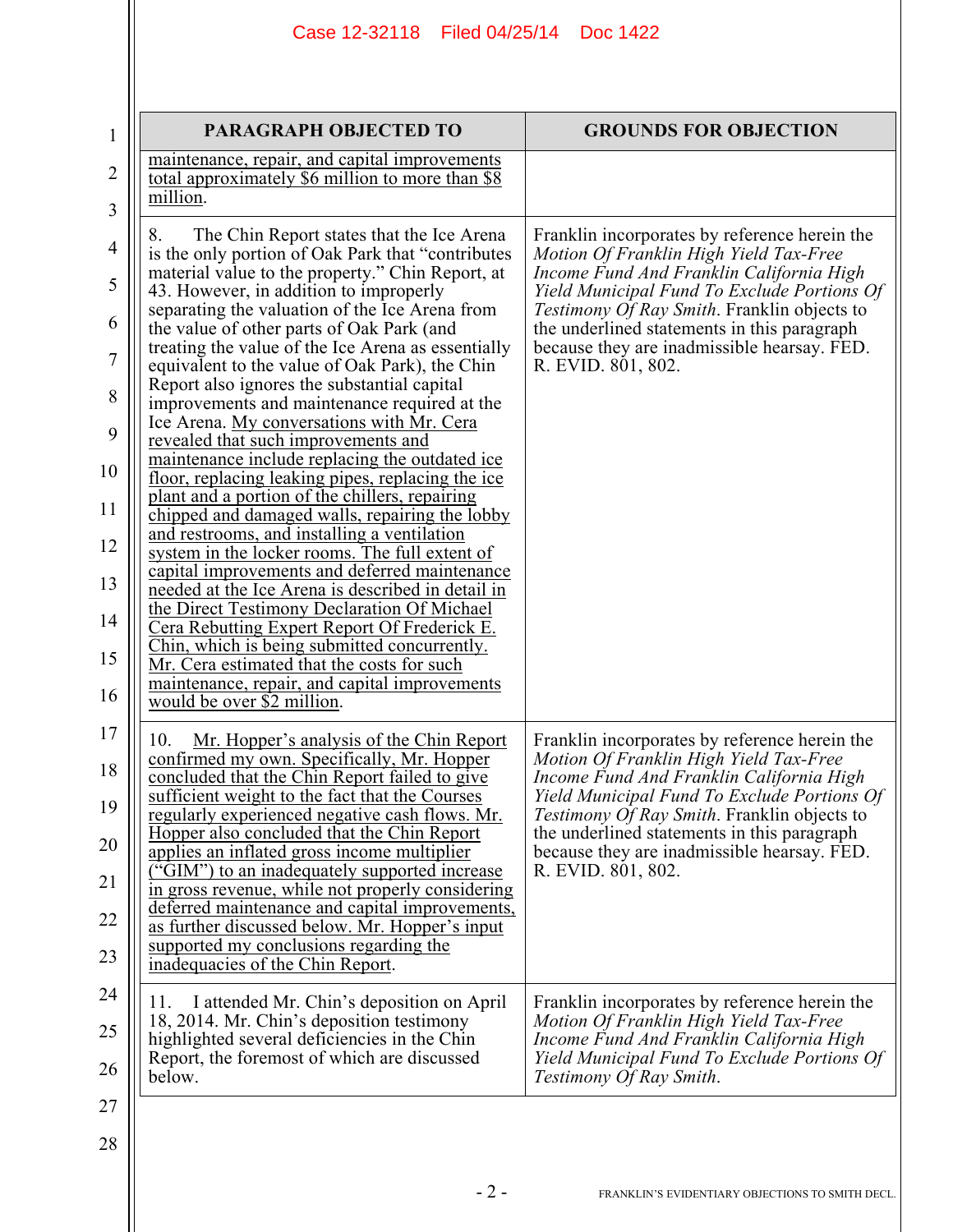| $\mathbf{1}$        | PARAGRAPH OBJECTED TO                                                                                                                            | <b>GROUNDS FOR OBJECTION</b>                                                                                                                |  |  |
|---------------------|--------------------------------------------------------------------------------------------------------------------------------------------------|---------------------------------------------------------------------------------------------------------------------------------------------|--|--|
| $\overline{2}$<br>3 | Mr. Chin admitted during his deposition<br>12.<br>that he did not quantify the capital<br>improvements needed at the Courses and Oak             | Franklin incorporates by reference herein the<br>Motion Of Franklin High Yield Tax-Free<br>Income Fund And Franklin California High         |  |  |
| $\overline{4}$      | Park, and that his valuation is of the properties<br>in an "as is" state (i.e., with capital                                                     | Yield Municipal Fund To Exclude Portions Of<br>Testimony Of Ray Smith. Franklin objects to                                                  |  |  |
| 5                   | improvements yet to be made). Transcript of<br>April 18, 2014 Deposition of Frederick Chin,<br>(Rough) ("Chin"), 54:15-61:02, 95:9-96:20;        | the statements in this paragraph because they<br>misstate Mr. Chin's testimony. Franklin<br>further objects to the underlined statements in |  |  |
| 6                   | 97:18-98:7; 114:12- 115:7; 137:5-138:12. My<br>communications and site visits with Mr. Nelson<br>and my communications with Mr. Cera             | this paragraph because they are inadmissible<br>hearsay. FED. R. EVID. 801, 802.                                                            |  |  |
| 7<br>8              | reinforce my conclusion that the Chin Report's<br>failure to account for necessary maintenance                                                   |                                                                                                                                             |  |  |
| 9                   | and capital improvements at the Courses and<br>Oak Park, among other considerations, renders<br>his valuation of these properties unreliable.    |                                                                                                                                             |  |  |
| 10                  | In addition to ignoring the perennial losses<br>13.                                                                                              | Franklin incorporates by reference herein the                                                                                               |  |  |
| 11                  | incurred by the Courses, Mr. Chin's valuation<br>gives no weight to the fact that a new owner or                                                 | Motion Of Franklin High Yield Tax-Free<br>Income Fund And Franklin California High                                                          |  |  |
| 12                  | lessee would have to spend millions of dollars<br>immediately and/or in the near future on                                                       | Yield Municipal Fund To Exclude Portions Of<br>Testimony Of Ray Smith.                                                                      |  |  |
| 13                  | necessary deferred maintenance and<br>infrastructure, and then only with the possibility                                                         |                                                                                                                                             |  |  |
| 14                  | of turning around the financial performance of<br>the Courses at some point in the future. Mr.                                                   |                                                                                                                                             |  |  |
| 15<br>16            | Chin has not attempted to determine when or if<br>any such turnaround could occur, and has not<br>formed an opinion on whether such a turnaround |                                                                                                                                             |  |  |
| 17                  | would justify the expenditure of millions of<br>dollars on deferred maintenance and capital                                                      |                                                                                                                                             |  |  |
| 18                  | improvements.                                                                                                                                    |                                                                                                                                             |  |  |
| 19                  | Any prudent investor considering the<br>14.<br>purchase of a leasehold or fee simple interest in                                                 | Franklin objects to the statements in this<br>paragraph because they misstate Mr. Chin's                                                    |  |  |
| 20                  | a property would attempt to quantify the amount<br>of necessary maintenance, repair, and capital<br>improvements. As an experienced investor who | testimony. Franklin incorporates by reference<br>herein the Motion Of Franklin High Yield Tax-<br>Free Income Fund And Franklin California  |  |  |
| 21                  | acknowledges in his report the importance of<br>capital improvements, Mr. Chin should have                                                       | High Yield Municipal Fund To Exclude<br>Portions Of Testimony Of Ray Smith.                                                                 |  |  |
| 22                  | attempted to quantify and account for these<br>expenses in his analysis of the value of the                                                      |                                                                                                                                             |  |  |
| 23                  | Courses and Oak Park. Mr. Chin testified that he<br>did not contact any personnel at either the                                                  |                                                                                                                                             |  |  |
| 24                  | Courses or Oak Park to inquire about this or any<br>other issue, though he admitted during his                                                   |                                                                                                                                             |  |  |
| 25                  | deposition that Franklin did not instruct him not<br>to do so. <sup>2</sup> Chin, pp. 66:6-67:13; 76:5-9.                                        |                                                                                                                                             |  |  |
| 26                  | fn2: Mr. Chin testified in his deposition that he<br>visited the Courses and Oak Park on three                                                   |                                                                                                                                             |  |  |
| 27                  | occasions but did not have any substantive<br>discussion with KemperSports or SMG. Chin,                                                         |                                                                                                                                             |  |  |
| 28                  | pp. $47:05-49:14$ . He also testified that his                                                                                                   |                                                                                                                                             |  |  |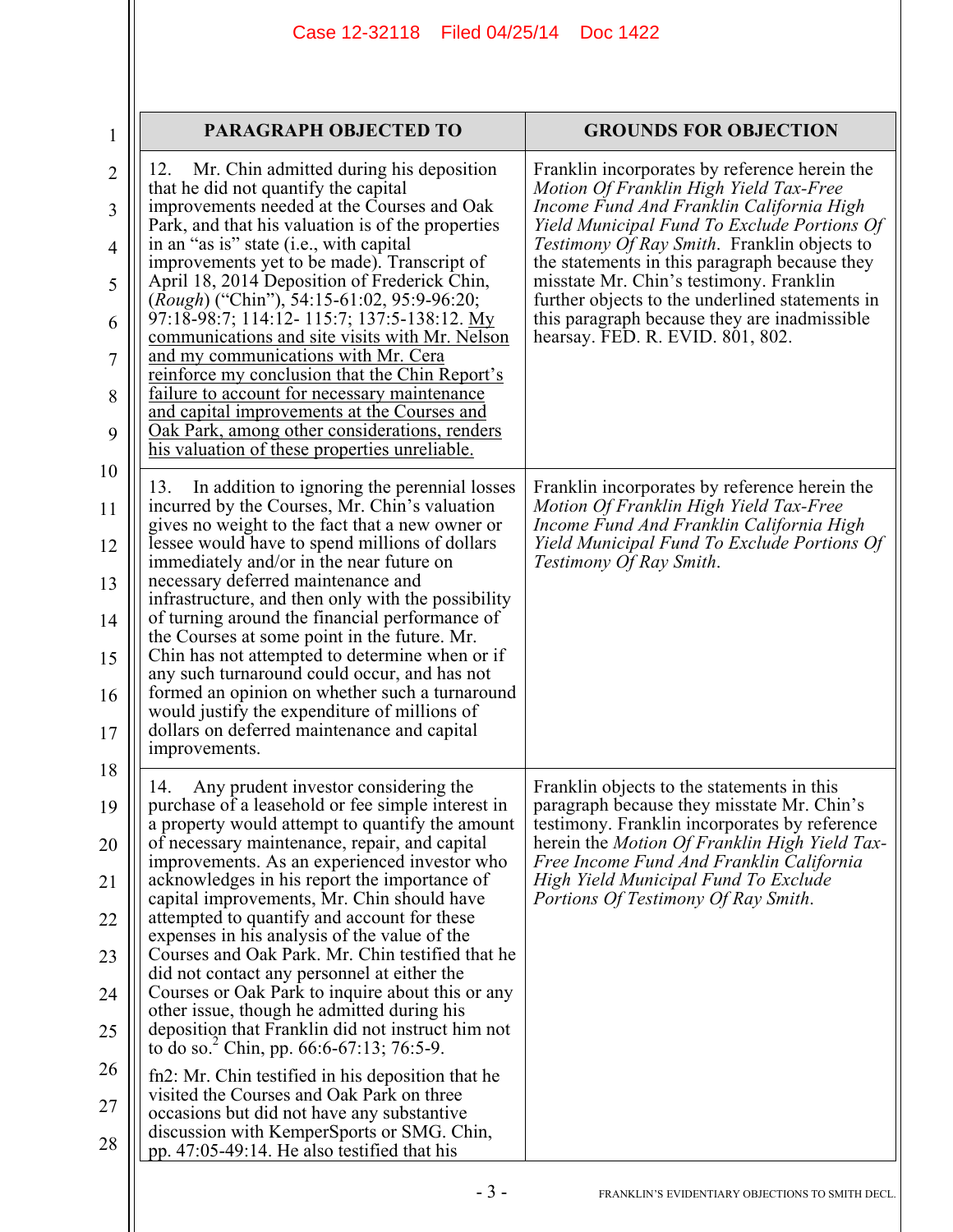| Case 12-32118 Filed 04/25/14<br>Doc 1422 |                                                                                                                                                                                                                                                                                                                                                                                                                                                                                                                                                                                                                                                                                                                                                                                                                                                                                                                                                                                                                                                                                                                                                                                                                                                                                                                    |                                                                                                                                                                                                                                                                                                                       |  |  |
|------------------------------------------|--------------------------------------------------------------------------------------------------------------------------------------------------------------------------------------------------------------------------------------------------------------------------------------------------------------------------------------------------------------------------------------------------------------------------------------------------------------------------------------------------------------------------------------------------------------------------------------------------------------------------------------------------------------------------------------------------------------------------------------------------------------------------------------------------------------------------------------------------------------------------------------------------------------------------------------------------------------------------------------------------------------------------------------------------------------------------------------------------------------------------------------------------------------------------------------------------------------------------------------------------------------------------------------------------------------------|-----------------------------------------------------------------------------------------------------------------------------------------------------------------------------------------------------------------------------------------------------------------------------------------------------------------------|--|--|
|                                          | PARAGRAPH OBJECTED TO                                                                                                                                                                                                                                                                                                                                                                                                                                                                                                                                                                                                                                                                                                                                                                                                                                                                                                                                                                                                                                                                                                                                                                                                                                                                                              | <b>GROUNDS FOR OBJECTION</b>                                                                                                                                                                                                                                                                                          |  |  |
|                                          | associates also visited the Courses to gather<br>information, but admitted that he didn't know if<br>they had any substantive discussions either. <i>Id.</i> ,<br>pp. 49:22-50:8, 51:8-54:14.                                                                                                                                                                                                                                                                                                                                                                                                                                                                                                                                                                                                                                                                                                                                                                                                                                                                                                                                                                                                                                                                                                                      |                                                                                                                                                                                                                                                                                                                       |  |  |
|                                          | Mr. Chin's deposition testimony<br>17.<br>confirmed that he did not perform a discounted<br>cash flow analysis of the Courses and Oak Park.<br>Chin, pp. 126:21-127:15. The Chin Report does<br>not sufficiently explain why it does not use a<br>cash flow analysis. A reliable appraisal must<br>include sufficient explanation for the reader to<br>understand why the appraisal makes the<br>assumptions that it does.                                                                                                                                                                                                                                                                                                                                                                                                                                                                                                                                                                                                                                                                                                                                                                                                                                                                                         | Franklin objects to the statements in this<br>paragraph because they misstate Mr. Chin's<br>testimony. Franklin incorporates by reference<br>herein the Motion Of Franklin High Yield Tax-<br>Free Income Fund And Franklin California<br>High Yield Municipal Fund To Exclude<br>Portions Of Testimony Of Ray Smith. |  |  |
|                                          | 18.<br>Mr. Chin made clear in his deposition that,<br>as a manager and equity owner of three golf<br>courses in Nevada, he evaluated all aspects of<br>cash flow, including gross revenue, cost of<br>goods sold, and operational expenses. Chin, pp.<br>$19:20-21:08$ . He was thus fully aware of the<br>appropriate analyses of golf course investors.<br>Reflecting typical investor thinking, a careful<br>appraisal must also consider expected future<br>cash flow, which considers all components of<br>gross income, as well as the expenditures<br>necessary to generate that cash flow. Although<br>appraisers may sometimes have access only to<br>the information necessary for a GIM analysis,<br>an actual investor contemplating the purchase of<br>a property would demand a more thorough<br>analysis that considers discounted cash flow.<br>Relying solely on the GIM method, particularly<br>one that uses only national survey data rather<br>than local data, without performing a discounted<br>cash flow analysis, reduces the credibility of the<br>Chin Report's conclusions as to the market<br>value of the fee simple interest in the Courses.<br>This limited emphasis reflects a superficial<br>analysis that could not be relied on without<br>further analyses of net cash flow. | Franklin objects to the statements in this<br>paragraph because they misstate Mr. Chin's<br>testimony. Franklin incorporates by reference<br>herein the Motion Of Franklin High Yield Tax-<br>Free Income Fund And Franklin California<br>High Yield Municipal Fund To Exclude<br>Portions Of Testimony Of Ray Smith. |  |  |
|                                          | The Chin Report does not sufficiently<br>19.<br>explain its application of the GIM method.<br>Despite stating that a GIM of .9 to 1.3 is<br>appropriate for golf courses that, like Swenson,<br>have nominal or negative net margins (let alone<br>overdue maintenance and capital improvements<br>totaling in the millions of dollars), the Chin<br>Report uses a GIM range above that indicated,<br>of 1.3 to 1.5 for Swenson. Chin Report, at 38-<br>39. Mr. Chin was unable to explain during his<br>deposition why he used the 1.3 to 1.5 GIM<br>range, despite the Chin Report's conclusion that                                                                                                                                                                                                                                                                                                                                                                                                                                                                                                                                                                                                                                                                                                             | Franklin objects to the statements in this<br>paragraph because they misstate Mr. Chin's<br>testimony. Franklin incorporates by reference<br>herein the Motion Of Franklin High Yield Tax-<br>Free Income Fund And Franklin California<br>High Yield Municipal Fund To Exclude<br>Portions Of Testimony Of Ray Smith. |  |  |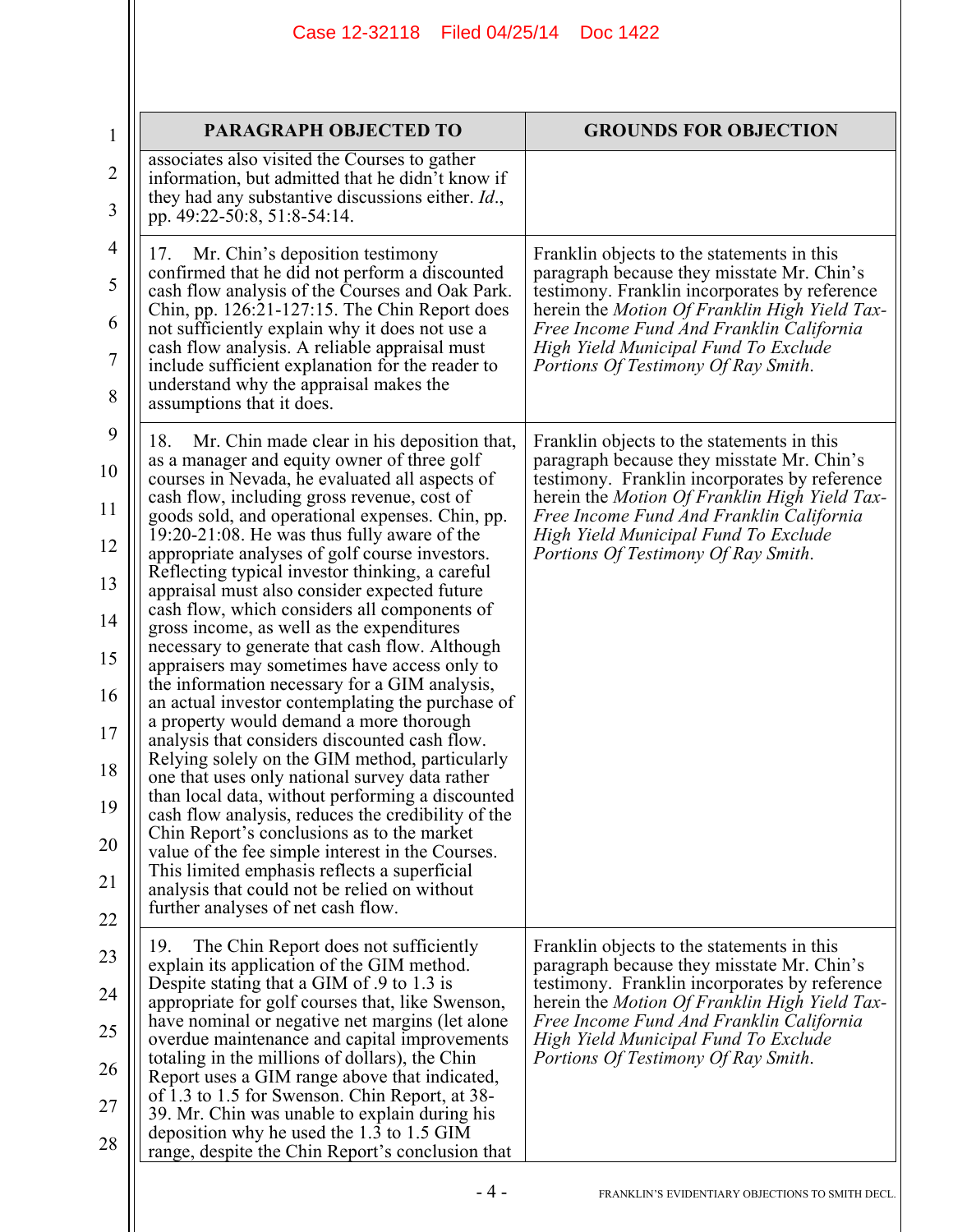| Case 12-32118   Filed 04/25/14<br>Doc 1422                                                                                                                                                                                                                                                                                                                                                                                                                                                                                                                                                                                                                                                                                                                                                                                                                                                                                                                                                                                                                                                                                                              |                                                                                                                                                                                                                                                                                                                       |  |  |  |  |
|---------------------------------------------------------------------------------------------------------------------------------------------------------------------------------------------------------------------------------------------------------------------------------------------------------------------------------------------------------------------------------------------------------------------------------------------------------------------------------------------------------------------------------------------------------------------------------------------------------------------------------------------------------------------------------------------------------------------------------------------------------------------------------------------------------------------------------------------------------------------------------------------------------------------------------------------------------------------------------------------------------------------------------------------------------------------------------------------------------------------------------------------------------|-----------------------------------------------------------------------------------------------------------------------------------------------------------------------------------------------------------------------------------------------------------------------------------------------------------------------|--|--|--|--|
|                                                                                                                                                                                                                                                                                                                                                                                                                                                                                                                                                                                                                                                                                                                                                                                                                                                                                                                                                                                                                                                                                                                                                         |                                                                                                                                                                                                                                                                                                                       |  |  |  |  |
|                                                                                                                                                                                                                                                                                                                                                                                                                                                                                                                                                                                                                                                                                                                                                                                                                                                                                                                                                                                                                                                                                                                                                         | <b>GROUNDS FOR OBJECTION</b>                                                                                                                                                                                                                                                                                          |  |  |  |  |
| other than to state that he believed that Swenson<br>had better prospects for a financial turnaround.<br>Chin, pp. 118:16-119:19.                                                                                                                                                                                                                                                                                                                                                                                                                                                                                                                                                                                                                                                                                                                                                                                                                                                                                                                                                                                                                       |                                                                                                                                                                                                                                                                                                                       |  |  |  |  |
| 20.<br>Mr. Chin's use of such a high GIM range<br>is particularly questionable because of the Chin<br>Report's inflated revenue projections for the<br>Courses. The Chin Report projects an immediate<br>13%-15% increase in revenues for the Courses<br>in one year without making any capital<br>improvements or correcting deferred<br>maintenance. This is despite Mr. Chin's<br>acknowledgement of the market being "quite"<br>competitive" (Chin, pp. 128:23-129:11), and<br>despite the ongoing operating losses of the<br>Courses. Mr. Chin testified that he was not<br>aware of the Courses ever before achieving such<br>a year over year increase in revenues. Chin, pp.<br>$116:15-117:22$                                                                                                                                                                                                                                                                                                                                                                                                                                                 | Franklin objects to the statements in this<br>paragraph because they misstate Mr. Chin's<br>testimony. Franklin incorporates by reference<br>herein the Motion Of Franklin High Yield Tax-<br>Free Income Fund And Franklin California<br>High Yield Municipal Fund To Exclude<br>Portions Of Testimony Of Ray Smith. |  |  |  |  |
| Mr. Chin testified during his deposition<br>21.<br>that he is aware of an established market for the<br>sale of possessory interests in golf courses.<br>Chin, pp. $36:6-38:20$ . Despite this, there is no<br>discussion in the Chin Report of comparable<br>sales of possessory interests. Nor is there an<br>explanation of why the Chin Report does not<br>consider such sales.                                                                                                                                                                                                                                                                                                                                                                                                                                                                                                                                                                                                                                                                                                                                                                     | Franklin objects to the statements in this<br>paragraph because they misstate Mr. Chin's<br>testimony. Franklin incorporates by reference<br>herein the Motion Of Franklin High Yield Tax-<br>Free Income Fund And Franklin California<br>High Yield Municipal Fund To Exclude<br>Portions Of Testimony Of Ray Smith. |  |  |  |  |
| The Chin Report employs a methodology<br>22.<br>of applying discounts to the fee simple market<br>value—a 5%-10% discount for Swenson Park,<br>and a 14%-20% discount for Van Buskirk-to<br>arrive at possessory interest market values,<br>without explaining his methodology, presenting<br>supporting data, or summarizing his analyses or<br>conclusions. At his deposition, Mr. Chin<br>testified that he used this approach because it<br>was the most appropriate one based on his<br>experience. Chin, pp. 104:6-107:8. When asked<br>whether such an approach to possessory interest<br>valuation was generally recognized in the<br>industry, Mr. Chin declared that other people are<br>"entitled to their opinions," and confessed not<br>only that industry literature suggests different<br>approaches, but also that the discounting<br>approach "may not be a widely known or<br>standard approach." $Id.$ , pp. 111:6-22.<br>Partnership re-sale discount data are intended to<br>value non-controlling fractional and tenant-in-<br>common interests in real estate. These data are<br>not intended for the valuation of a possessory | Franklin objects to the statements in this<br>paragraph because they misstate Mr. Chin's<br>testimony. Franklin incorporates by reference<br>herein the Motion Of Franklin High Yield Tax-<br>Free Income Fund And Franklin California<br>High Yield Municipal Fund To Exclude<br>Portions Of Testimony Of Ray Smith. |  |  |  |  |
|                                                                                                                                                                                                                                                                                                                                                                                                                                                                                                                                                                                                                                                                                                                                                                                                                                                                                                                                                                                                                                                                                                                                                         | PARAGRAPH OBJECTED TO<br>a .9 to 1.3 range would be more appropriate,<br>interest in a leasehold estate.                                                                                                                                                                                                              |  |  |  |  |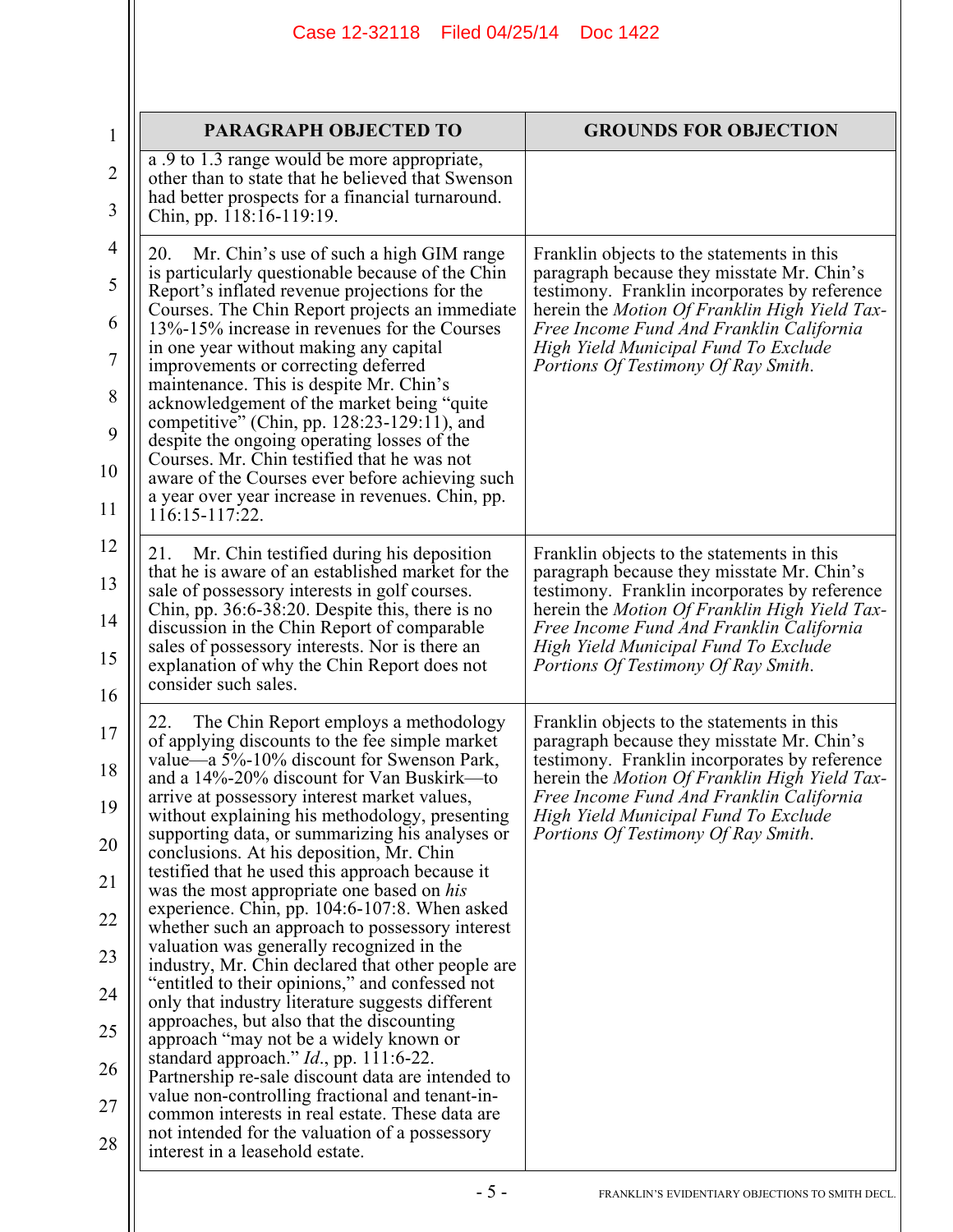| PARAGRAPH OBJECTED TO<br>1            |                                                                                                                                                                                                                                                                                                    | <b>GROUNDS FOR OBJECTION</b>                                                                                                                                                                                                                                                           |
|---------------------------------------|----------------------------------------------------------------------------------------------------------------------------------------------------------------------------------------------------------------------------------------------------------------------------------------------------|----------------------------------------------------------------------------------------------------------------------------------------------------------------------------------------------------------------------------------------------------------------------------------------|
| $\overline{2}$<br>3<br>$\overline{4}$ | Mr. Chin admitted in his deposition that<br>23.<br>the Chin Report did not include any functional<br>obsolescence in its valuation of the Van Buskirk<br>Community Center. Chin, pp. 97:6-17.<br>Functional obsolescence reflects impairment of<br>the functional capacity of a property according | Franklin objects to the statements in this<br>paragraph because they misstate Mr. Chin's<br>testimony. Franklin incorporates by reference<br>herein the <i>Motion Of Franklin High Yield Tax</i> -<br>Free Income Fund And Franklin California<br>High Yield Municipal Fund To Exclude |
| 5                                     | to market tastes and standards. Mr. Chin's<br>analysis as to the functionality of the property                                                                                                                                                                                                     | Portions Of Testimony Of Ray Smith.                                                                                                                                                                                                                                                    |
| 6                                     | was inadequate. Mr. Chin also did not evaluate<br>external obsolescence, which is a diminution in                                                                                                                                                                                                  |                                                                                                                                                                                                                                                                                        |
| 7<br>8                                | value involving negative characteristics outside<br>of the property, such as a rundown<br>neighborhood or recessionary economic                                                                                                                                                                    |                                                                                                                                                                                                                                                                                        |
| 9                                     | conditions. A market analysis evaluating the<br>supply and demand for community centers, in                                                                                                                                                                                                        |                                                                                                                                                                                                                                                                                        |
| 10                                    | the context of specific functional issues, would<br>have provided a foundation for functional and                                                                                                                                                                                                  |                                                                                                                                                                                                                                                                                        |
| 11                                    | external obsolescence conclusions. Comparison<br>analysis of sales of community centers would                                                                                                                                                                                                      |                                                                                                                                                                                                                                                                                        |
| 12                                    | also have provided that foundation. Mr. Chin<br>acknowledged he did not use comparable sales<br>in his appraisal. Chin, 99:24-100:1. Such                                                                                                                                                          |                                                                                                                                                                                                                                                                                        |
| 13                                    | analyses are essential to determining an accurate<br>value for properties that, like the Community                                                                                                                                                                                                 |                                                                                                                                                                                                                                                                                        |
| 14                                    | Center, have a very limited market due to its<br>specialized use.                                                                                                                                                                                                                                  |                                                                                                                                                                                                                                                                                        |
| 15<br>16                              | 24. Both before and after the submission of<br>the Rebuttal Report, I reviewed two<br>authoritative texts that discuss the methodology                                                                                                                                                             | Franklin incorporates by reference herein the<br>Motion Of Franklin High Yield Tax-Free<br>Income Fund And Franklin California High                                                                                                                                                    |
| 17                                    | of valuing a possessory or leasehold interest in<br>real property: <b>The Appraisal Process</b> by George                                                                                                                                                                                          | Yield Municipal Fund To Exclude Portions Of<br><i>Testimony Of Ray Smith.</i> Franklin objects to                                                                                                                                                                                      |
| 18<br>19                              | L. Schmutz, and Golf Courses and Country<br><u>Clubs: A Guide to Appraisal, Market Analysis,</u><br><b>Development, and Financing, by Arthur E</b>                                                                                                                                                 | the italicized statements in this paragraph<br>because they are inadmissible hearsay. FED.<br>R. EVID. 801, 802 (underlining in the                                                                                                                                                    |
| 20                                    | Gimmy and Martin E. Benson. These texts<br>documented the importance of the discounted                                                                                                                                                                                                             | original).                                                                                                                                                                                                                                                                             |
| 21                                    | cash flow analysis technique in the valuation of<br>leasehold interests. Also, subsequent to the                                                                                                                                                                                                   |                                                                                                                                                                                                                                                                                        |
| 22                                    | submission of the Rebuttal Report, I reviewed an<br>article titled Golf Courses Valuation and                                                                                                                                                                                                      |                                                                                                                                                                                                                                                                                        |
| 23                                    | <b>Evaluation, by Lawrence A. Hirsh, which</b><br>confirmed the importance of discounted cash                                                                                                                                                                                                      |                                                                                                                                                                                                                                                                                        |
| 24                                    | <i>flow analysis for golf course appraisals.</i> These<br>resources supplemented and reaffirmed the<br>conclusions in the Rebuttal Report.                                                                                                                                                         |                                                                                                                                                                                                                                                                                        |
| 25                                    |                                                                                                                                                                                                                                                                                                    |                                                                                                                                                                                                                                                                                        |
| 26                                    |                                                                                                                                                                                                                                                                                                    |                                                                                                                                                                                                                                                                                        |
| 27                                    |                                                                                                                                                                                                                                                                                                    |                                                                                                                                                                                                                                                                                        |
| 28                                    |                                                                                                                                                                                                                                                                                                    |                                                                                                                                                                                                                                                                                        |
|                                       | $-6-$                                                                                                                                                                                                                                                                                              | FRANKLIN'S EVIDENTIARY OBJECTIONS TO SMITH DECL.                                                                                                                                                                                                                                       |